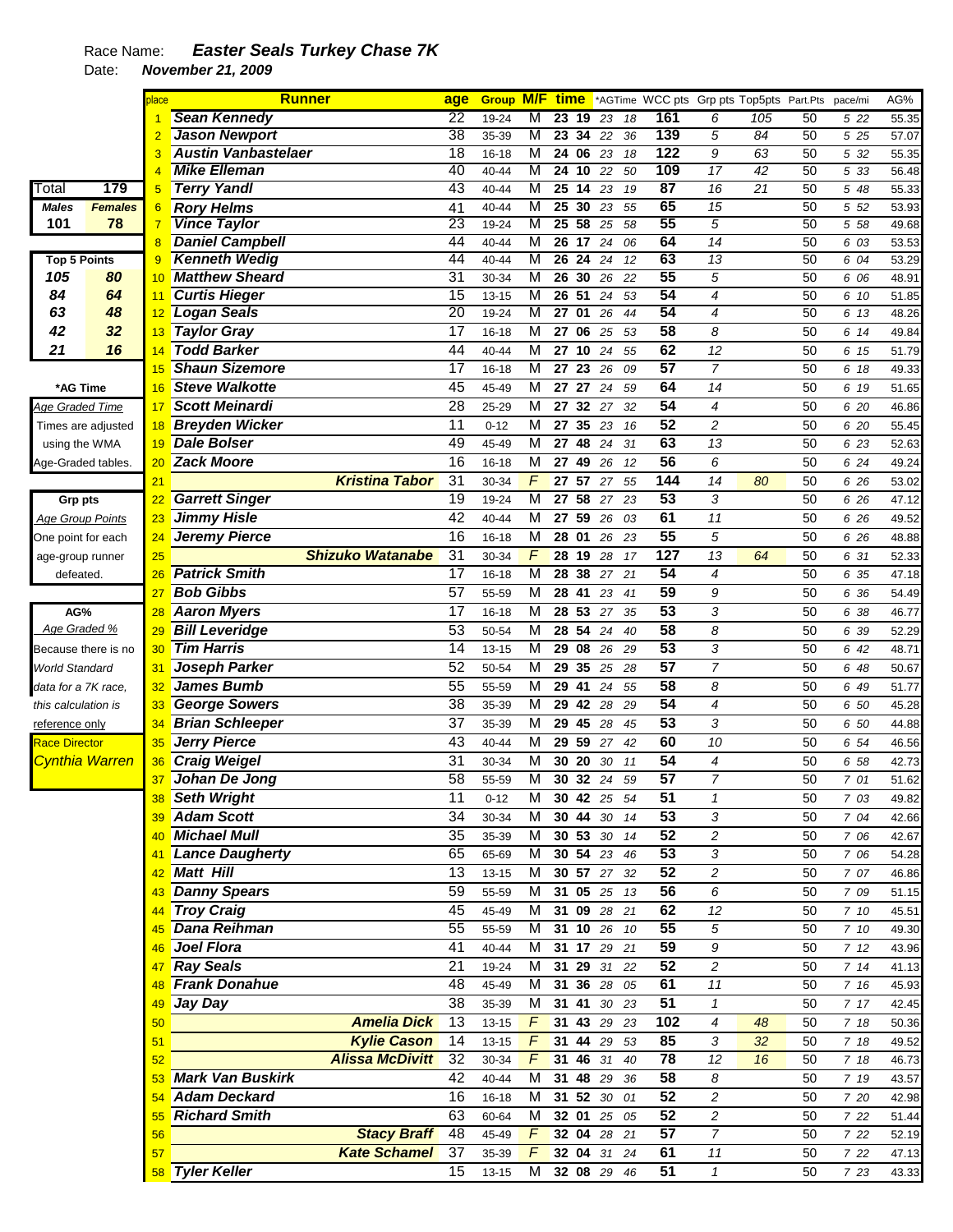| place | <b>Runner</b>                | age             |           |                | <b>Group M/F time</b> |    |    |                 | *AGTime WCC pts Grp pts Top5pts Part.Pts |    | pace/mi | AG%   |
|-------|------------------------------|-----------------|-----------|----------------|-----------------------|----|----|-----------------|------------------------------------------|----|---------|-------|
| 59    | <b>Rod Waltz</b>             | 48              | 45-49     | M              | 32 09                 | 28 | 34 | 60              | 10                                       | 50 | 7 23    | 45.14 |
| 60    | <b>Kevin Lingg</b>           | $\overline{33}$ | 30-34     | М              | 32<br>17              | 31 | 55 | $\overline{52}$ | $\overline{\mathbf{c}}$                  | 50 | 7 25    | 40.42 |
| 61    | <b>Brad Pitcher</b>          | $\overline{39}$ | 35-39     | М              | 30<br>32              | 30 | 57 | 50              | 0                                        | 50 | 7 28    | 41.69 |
| 62    | <b>Carter Harlan</b>         | 17              | $16 - 18$ | М              | 41<br>32              | 31 | 13 | 51              | $\mathbf{1}$                             | 50 | 7 31    | 41.33 |
| 63    | <b>Courtney Phillips</b>     | $\overline{12}$ | $0 - 12$  | $\overline{F}$ | 54<br>32              | 29 | 55 | 52              | 2                                        | 50 | 7 34    | 49.48 |
| 64    | <b>Darrin Dolehanty</b>      | 45              | 45-49     | М              | 55<br>32              | 29 | 57 | 59              | 9                                        | 50 | 7 34    | 43.07 |
| 65    | <b>Vince Punzo</b>           | 47              | 45-49     | М              | 58<br>32              | 29 | 32 | 58              | 8                                        | 50 | 7 35    | 43.68 |
| 66    | <b>Brenda Burns</b>          | $\overline{51}$ | 50-54     | $\overline{F}$ | 01<br>33              | 28 | 06 | $\overline{57}$ | 7                                        | 50 | 7 35    | 52.66 |
| 67    | <b>Kari Clemons</b>          | 30              | 30-34     | F              | 20<br>33              | 33 | 19 | 61              | 11                                       | 50 | 7 40    | 44.41 |
| 68    | <b>Jeff Smith</b>            | 46              | 45-49     | М              | 23<br>33              | 30 | 08 | $\overline{57}$ | 7                                        | 50 | 741     | 42.80 |
| 69    | <b>Thomas Hale</b>           | 48              | 45-49     | М              | 32<br>33              | 29 | 48 | $\overline{56}$ | 6                                        | 50 | 7 43    | 43.28 |
| 70    | <b>Heather Herrmann</b>      | $\overline{28}$ | $25 - 29$ | $\overline{F}$ | 33<br>33              | 33 | 33 | 56              | 6                                        | 50 | 7 43    | 44.11 |
| 71    | <b>Eileen Cravens</b>        | $\overline{52}$ | 50-54     | F              | 37<br>33              | 28 | 15 | 56              | 6                                        | 50 | 7 44    | 52.40 |
| 72    | <b>Sandy Grubb</b>           | $\overline{43}$ | 40-44     | F              | 38<br>33              | 31 | 30 | 59              | 9                                        | 50 | 744     | 46.99 |
| 73    | <b>Audrey Webster</b>        | $\overline{15}$ | $13 - 15$ | F              | 42<br>33              | 32 | 11 | 52              | 2                                        | 50 | 7 45    | 45.99 |
| 74    | <b>Gene Black</b>            | 67              | 65-69     | М              | 34<br>03              | 25 | 42 | $\overline{52}$ | 2                                        | 50 | 7 50    | 50.18 |
| 75    | <b>Stacy Roberts</b>         | 27              | 25-29     | F              | 05<br>34              | 34 | 05 | $\overline{55}$ | 5                                        | 50 | 7 50    | 43.42 |
| 76    | <b>Kyle Frost</b>            | 21              | 19-24     | М              | 13<br>34              | 34 | 05 | 51              | $\mathbf 1$                              | 50 | 7 52    | 37.85 |
| 77    | <b>Ronnie Lindley</b>        | $\overline{53}$ | 50-54     | М              | 17<br>34              | 29 | 16 | 56              | 6                                        | 50 | 7 53    | 44.08 |
| 78    | <b>Raymond Blevins</b>       | $\overline{51}$ | 50-54     | М              | 28<br>34              | 29 | 54 | $\overline{55}$ | 5                                        | 50 | 7 55    | 43.14 |
| 79    | <b>Roger Golden</b>          | 42              | 40-44     | M              | 34<br>46              | 32 | 22 | $\overline{57}$ | 7                                        | 50 | 7 59    | 39.85 |
| 80    | <b>Melanie Munn</b>          | 36              | 35-39     | $\overline{F}$ | 46<br>34              | 34 | 13 | 60              | 10                                       | 50 | 7 59    | 43.26 |
| 81    | <b>Lori Fowler</b>           | $\overline{32}$ | 30-34     | F              | 34<br>46              | 34 | 40 | 60              | 10                                       | 50 | 7 59    | 42.69 |
|       | <b>Chuck Shingledecker</b>   | 66              | 65-69     | М              | 57<br>34              | 26 | 38 | $\overline{51}$ | 1                                        | 50 | 8 02    | 48.44 |
| 83    | <b>Brooks Tyre</b>           | 31              | 30-34     | М              | 58<br>34              | 34 | 48 | $\overline{51}$ | $\mathbf{1}$                             | 50 | 8 02    | 37.07 |
| 84    | <b>Mindy Ward</b>            | 38              | 35-39     | $\overline{F}$ | 59<br>34              | 34 | 04 | 59              | 9                                        | 50 | 8 03    | 43.45 |
| 85    | <b>Cara Graham</b>           | 31              | 30-34     | F              | 17<br>35              | 35 | 14 | 59              | 9                                        | 50 | 8 07    | 42.00 |
| 86    | <b>Mark Cox</b>              | 32              | 30-34     | М              | 21<br>35              | 35 | 04 | $\overline{50}$ | 0                                        | 50 | 8 08    | 36.78 |
| 87    | <b>Tom Sheard</b>            | 55              | 55-59     | M              | 50<br>35              | 30 | 05 | 54              | 4                                        | 50 | 8 14    | 42.88 |
| 88    | <b>Ryan Carman</b>           | 18              | $16 - 18$ | М              | 03<br>36              | 34 | 52 | 50              | 0                                        | 50 | 8 17    | 37.00 |
| 89    | <b>Adam Carman</b>           | 44              | 40-44     | M              | 10<br>36              | 33 | 10 | 56              | 6                                        | 50 | 8 19    | 38.90 |
| 90    | <b>Leon Wolmarans</b>        | $\overline{43}$ | 40-44     | М              | 17<br>36              | 33 | 32 | $\overline{55}$ | 5                                        | 50 | 8 21    | 38.48 |
| 91    | <b>Kelly Day</b>             | $\overline{43}$ | 40-44     | F              | 21<br>36              | 34 | 03 | 58              | 8                                        | 50 | 8 21    | 43.48 |
| 92    | <b>Arlene Berger</b>         | 33              | 30-34     | $\overline{F}$ | 23<br>36              | 36 | 12 | 58              | 8                                        | 50 | 8 2 2   | 40.89 |
| 93    | <b>Jonathon Geise</b>        | 20              | 19-24     | М              | 24<br>36              | 36 | 01 | $\overline{50}$ | 0                                        | 50 | 8 2 2   | 35.82 |
| 94    | Hennie Van Nierkerk          | 46              | 45-49     | М              | 24<br>36              | 32 | 52 | $\overline{55}$ | 5                                        | 50 | 8 2 2   | 39.26 |
| 95    | <b>Kelly Weaver</b>          | 36              | 35-39     | F              | 36 24                 | 35 | 49 | 58              | 8                                        | 50 | 8 22    | 41.32 |
| 96    | Michael King                 | 54              | 50-54     | M              | 33<br>36              | 30 | 56 | $\overline{54}$ | 4                                        | 50 | 8 24    | 41.69 |
| 97    | <b>Jennifer Lewis</b>        | $\overline{33}$ | 30-34     | F              | 39<br>36              | 36 | 28 | 57              | 7                                        | 50 | 8 26    | 40.59 |
| 98    | <b>Sarah Smith</b>           | 30              | 30-34     | $\overline{F}$ | 36 42                 | 36 | 41 | $\overline{56}$ | 6                                        | 50 | 8 26    | 40.34 |
| 99    | <b>Gwynne Justice</b>        | 40              | $40 - 44$ | F              | $\overline{43}$<br>36 | 35 | 17 | 57              | 7                                        | 50 | 8 26    | 41.95 |
| 100   | <b>Amy Decker</b>            | 43              | 40-44     | $\overline{F}$ | 08<br>37              | 34 | 47 | 56              | 6                                        | 50 | 8 3 2   | 42.56 |
| 101   | <b>Mary Schwendener-Holt</b> | 46              | 45-49     | $\overline{F}$ | $\overline{31}$<br>37 | 34 | 00 | $\overline{56}$ | 6                                        | 50 | 8 38    | 43.53 |
|       | 102 Walter Evans             | 44              | $40 - 44$ | М              | 36<br>37              | 34 | 29 | $\overline{54}$ | 4                                        | 50 | 8 3 9   | 37.42 |
| 103   | <b>Tonya Burroughs</b>       | 22              | 19-24     | $\overline{F}$ | 46<br>37              | 37 | 46 | $\overline{53}$ | 3                                        | 50 | 8 41    | 39.19 |
| 104   | <b>Jessica McKinney</b>      | 32              | 30-34     | F              | 52<br>37              | 37 | 45 | $\overline{55}$ | 5                                        | 50 | 8 42    | 39.20 |
| 105   | <b>Christina Falcone</b>     | 31              | 30-34     | F              | $\overline{55}$<br>37 | 37 | 52 | $\overline{54}$ | 4                                        | 50 | 8 43    | 39.08 |
| 106   | <b>Brenda Baumer</b>         | 45              | 45-49     | F              | 55<br>37              | 34 | 46 | 55              | 5                                        | 50 | 8 43    | 42.57 |
| 107   | Jake Schamel                 | 12              | $0 - 12$  | М              | 59<br>37              | 32 | 57 | 50              | 0                                        | 50 | 8 4 4   | 39.15 |
|       | 108 Greg Kurtz               | 52              | 50-54     | M              | 04<br>38              | 32 | 46 | $\overline{53}$ | 3                                        | 50 | 8 45    | 39.38 |
|       | 109 Steven Dick              | 48              | 45-49     | М              | 38<br>14              | 33 | 59 | $\overline{54}$ | 4                                        | 50 | 8 47    | 37.96 |
|       | 110 Tom Carrico              | $\overline{56}$ | 55-59     | M              | 21<br>38              | 31 | 55 | $\overline{53}$ | 3                                        | 50 | 8 49    | 40.41 |
| 111   | <b>Crystal Evans</b>         | 29              | 25-29     | F              | 38<br>23              | 38 | 23 | $\overline{54}$ | 4                                        | 50 | 8 49    | 38.56 |
|       | 112 Charles Warner           | 50              | 50-54     | М              | 38<br>46              | 33 | 55 | 52              | 2                                        | 50 | 8 5 5   | 38.04 |
|       | 113 Seth Bischoff            | 28              | 25-29     | M              | 49<br>38              | 38 | 49 | $\overline{53}$ | 3                                        | 50 | 8 5 5   | 33.24 |
| 114   | <b>Lynne Werling</b>         | 60              | 60-64     | $\overline{F}$ | 38 51                 | 29 | 13 | $\overline{51}$ | $\pmb{\mathcal{1}}$                      | 50 | 8 5 6   | 50.65 |
|       | 115 Jon Patton               | 67              | 65-69     | Μ              | 39 12 29              |    | 36 | 50              | 0                                        | 50 | 9 01    | 43.59 |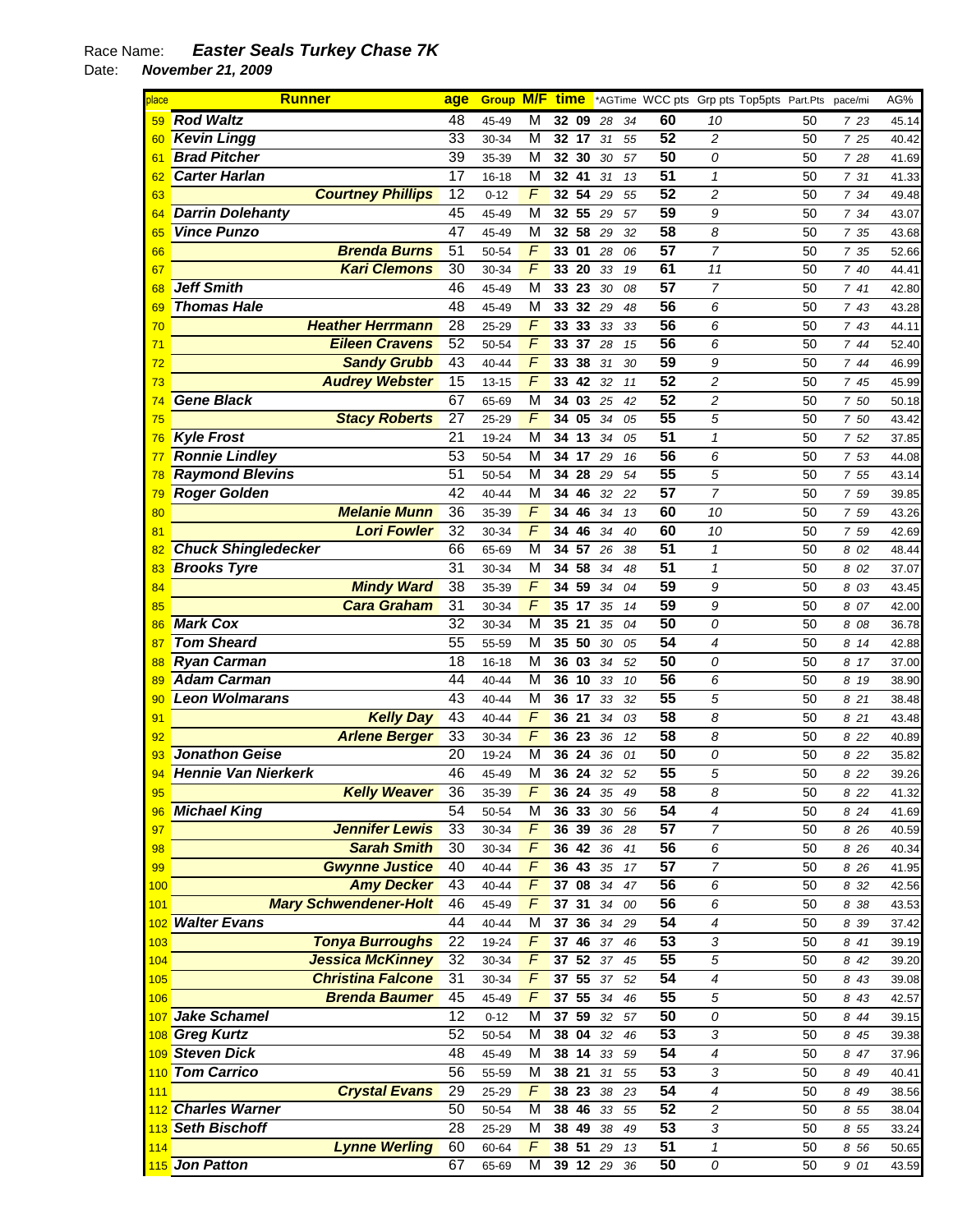| place      |                       | <b>Runner</b>             | age             | <b>Group M/F</b> |                                  | <u>time</u>    |                 |          |          |                       |                              | *AGTime WCC pts Grp pts Top5pts Part.Pts |          | pace/mi        | AG%            |
|------------|-----------------------|---------------------------|-----------------|------------------|----------------------------------|----------------|-----------------|----------|----------|-----------------------|------------------------------|------------------------------------------|----------|----------------|----------------|
|            | 116 Mark Barker       |                           | 47              | 45-49            | M                                | 39 32          |                 | 35       | 25       | $\overline{53}$       | 3                            |                                          | 50       | 9 05           | 36.43          |
| 117        |                       | <b>Amanda Nocton</b>      | $\overline{23}$ | 19-24            | F                                | 39             | 49              | 39       | 49       | 52                    | $\overline{c}$               |                                          | 50       | 9 09           | 37.17          |
| 118        | <b>Rich Allen</b>     |                           | 27              | 25-29            | $\overline{M}$                   | 39             | 49              | 39       | 49       | 52                    | $\overline{\mathbf{c}}$      |                                          | 50       | 9 09           | 32.40          |
| 119        |                       | <b>Jill Brand</b>         | $\overline{39}$ | 35-39            | F                                | 39             | 51              | 38       | 34       | 57                    | $\overline{7}$               |                                          | 50       | 9 10           | 38.38          |
| 120        | <b>Terry Randall</b>  |                           | $\overline{55}$ | 55-59            | $\overline{\mathsf{M}}$          | 40             | 03              | 33       | 37       | $\overline{52}$       | $\overline{c}$               |                                          | 50       | 9 12           | 38.37          |
| 121        |                       | <b>Pamela Justice</b>     | 39              | 35-39            | $\overline{F}$                   | 40             | 28              | 39       | 09       | 56                    | 6                            |                                          | 50       | 9 18           | 37.80          |
| 122        |                       | <b>Denise Retz</b>        | $\overline{30}$ | 30-34            | F                                | 40             | 36              | 40       | 35       | 53                    | 3                            |                                          | 50       | 9 20           | 36.46          |
| 123        | <b>Jim Tanner</b>     |                           | 41              | $40 - 44$        | $\overline{\mathsf{M}}$          | 40             | 42              | 38       | 11       | 53                    | 3                            |                                          | 50       | 9 21           | 33.79          |
| 124        |                       | <b>D'Nette Musser</b>     | 44              | $40 - 44$        | F                                | 40             | 46              | 37       | 48       | 55                    | 5                            |                                          | 50       | 9 22           | 39.16          |
| 125        |                       | <b>Cherie Dolehanty</b>   | 40              | $40 - 44$        | F                                | 41             | 01              | 39       | 25       | 54                    | 4                            |                                          | 50       | 9 26           | 37.56          |
| 126        |                       | <b>Payton Waltz</b>       | $\overline{12}$ | $0 - 12$         | F                                | 41             | 07              | 37       | 23       | 51                    | 1                            |                                          | 50       | 9 27           | 39.59          |
| 127        |                       | <b>Martha Taylor</b>      | $\overline{52}$ | 50-54            | F                                | 41             | 13              | 34       | 38       | $\overline{55}$       | 5                            |                                          | 50       | 9 2 9          | 42.74          |
| 128        | <b>James Hoffman</b>  |                           | 54              | 50-54            | $\overline{\mathsf{M}}$          | 41             | 43              | 35       | 19       | 51                    | $\mathbf{1}$                 |                                          | 50       | 9 35           | 36.53          |
| 129        | <b>Russ Uhte</b>      |                           | $\overline{28}$ | 25-29            | M                                | 41             | 58              | 41       | 58       | 51                    | $\mathbf{1}$                 |                                          | 50       | 9 39           | 30.74          |
| 130        | <b>Gary Vadakin</b>   |                           | $\overline{43}$ | $40 - 44$        | $\overline{\mathsf{M}}$          | 41             | 58              | 38       | 47       | 52                    | $\overline{c}$               |                                          | 50       | 9 39           | 33.27          |
| 131        |                       | <b>Morgan Heald</b>       | $\overline{15}$ | $13 - 15$        | $\overline{F}$<br>$\overline{F}$ | 42             | 15              | 40       | 21       | 51<br>50              | $\mathbf{1}$                 |                                          | 50       | 9 43           | 36.68          |
| 132        |                       | <b>Mary Banning</b>       | 15<br>48        | $13 - 15$        | $\overline{\mathsf{M}}$          | 42             | 16              | 40       | 22       | 52                    | 0                            |                                          | 50       | 9 43           | 36.67          |
| 133        | <b>Jeff Banning</b>   | <b>Samantha Carman</b>    | $\overline{20}$ | 45-49<br>19-24   | F                                | 42<br>42       | 16<br>23        | 37       | 34       | 51                    | $\overline{\mathbf{c}}$<br>1 |                                          | 50<br>50 | 9 43           | 34.34          |
| 134        |                       | <b>Judy Pierce</b>        | $\overline{47}$ | 45-49            | F                                | 42             | 30              | 42<br>38 | 22<br>03 | 54                    | 4                            |                                          | 50       | 9 45           | 34.93<br>38.90 |
| 135<br>136 |                       | <b>Debbie Cummins</b>     | $\overline{54}$ | 50-54            | F                                | 42             | 43              | 34       | 57       | 54                    | $\overline{4}$               |                                          | 50       | 9 46<br>9 4 9  | 42.35          |
| 137        |                       | <b>Shulamite Wan</b>      | $\overline{25}$ | 25-29            | $\overline{F}$                   | 42             | 59              | 42       | 59       | 53                    | 3                            |                                          | 50       | 9 53           | 34.43          |
| 138        |                       | <b>Jan Parker</b>         | $\overline{31}$ | 30-34            | F                                | 43             | 06              | 43       | 03       | 52                    | $\overline{c}$               |                                          | 50       | 9 55           | 34.38          |
| 139        | <b>Ron McFadden</b>   |                           | 54              | 50-54            | $\overline{\mathsf{M}}$          | 43             | 07              | 36       | 30       | 50                    | 0                            |                                          | 50       | 9 55           | 35.34          |
| 140        |                       | <b>Ann Gibbs</b>          | $\overline{50}$ | 50-54            | F                                | 43             | 22              | 37       | 24       | 53                    | 3                            |                                          | 50       | 9 58           | 39.58          |
| 141        |                       | <b>Rachel Seals</b>       | 18              | $16 - 18$        | F                                | 43             | 25              | 42       | 57       | 50                    | 0                            |                                          | 50       | 9 59           | 34.46          |
| 142        |                       | <b>Debbie Delk</b>        | 38              | 35-39            | F                                | 43             | 29              | 42       | 20       | 55                    | 5                            |                                          | 50       | 9 59           | 34.96          |
| 143        |                       | <b>Jane Barker</b>        | 43              | 40-44            | F                                | 43             | 32              | 40       | 46       | 53                    | 3                            |                                          | 50       | 10 01          | 36.30          |
| 144        |                       | <b>Sherry Platt</b>       | 39              | 35-39            | F                                | 43             | 34              | 42       | 09       | 54                    | 4                            |                                          | 50       | 10 01          | 35.11          |
| 145        |                       | <b>Lori Wright</b>        | 42              | 40-44            | F                                | 43             | 52              | 41       | 28       | 52                    | $\overline{c}$               |                                          | 50       | 10 05          | 35.69          |
| 146        |                       | <b>Lynn Neanen</b>        | 41              | 40-44            | F                                | 44             | 23              | 42       | 19       | 51                    | 1                            |                                          | 50       | 10 12          | 34.98          |
| 147        |                       | <b>Tracey Freeman</b>     | 39              | 35-39            | F                                | 44             | 33              | 43       | 06       | $\overline{53}$       | 3                            |                                          | 50       | 15<br>10       | 34.33          |
| 148        |                       | <b>Kristin Ward</b>       | 29              | 25-29            | F                                | 44             | $\overline{51}$ | 44       | 51       | 52                    | $\overline{c}$               |                                          | 50       | 10 19          | 33.00          |
| 149        |                       | <b>Lindsay Boatright</b>  | 29              | 25-29            | F                                | 45             | 34              | 45       | 34       | $\overline{51}$       | 1                            |                                          | 50       | 10 29          | 32.48          |
| 150        |                       | <b>Berneice Tipton</b>    | 50              | 50-54            | F                                | 46             | 06              | 39       | 45       | 52                    | $\overline{\mathbf{c}}$      |                                          | 50       | 10<br>36       | 37.23          |
| 151        |                       | <b>Katherine Kafka</b>    | 34              | 30-34            | F                                | 46             | 21              | 45       | 58       | $\overline{51}$       | 1                            |                                          | 50       | 10 39          | 32.19          |
| 152        |                       | <b>Christy Badger</b>     | 37              | 35-39            | F                                | 46 29          |                 | 45 31    |          | $\overline{52}$       | 2                            |                                          | 50       | 10 41          | 32.51          |
| 153        |                       | <b>Belinda Gray</b>       | 50              | 50-54            | F                                | 46 38          |                 | 40       | 13       | $\overline{51}$       | $\mathbf{1}$                 |                                          | 50       | 10 43          | 36.81          |
|            | 154 Rick Mustaine     |                           | 45              | 45-49            | M                                | 46 43          |                 | 42       | 30       | $\overline{51}$       | 1                            |                                          | 50       | 10 44          | 30.35          |
|            | 155 Kevin Myers       |                           | 56              | 55-59            | M                                | 47 03          |                 | 39       | $10\,$   | $\overline{51}$       | 1                            |                                          | 50       | 10 49          | 32.94          |
|            | 156 Aaron Stiner      |                           | 26              | 25-29            | M                                | 47 29          |                 | 47       | 29       | 50                    | 0                            |                                          | 50       | 10 55          | 27.17          |
| 157        | <b>Dave Musser</b>    |                           | 47              | 45-49            | M                                | 47 58          |                 | 42       | 58       | 50                    | 0                            |                                          | 50       | 11 02          | 30.02          |
| 158        |                       | <b>Connie Coddington</b>  | 60              | 60-64            | $\overline{F}$                   | 48 06          |                 | 36       | 11       | 50                    | 0                            |                                          | 50       | 11 04          | 40.91          |
| 159        | <b>Dale Cummins</b>   |                           | 61              | 60-64            | M                                | 48 14          |                 | 38       | 27       | $\overline{51}$       | 1                            |                                          | 50       | 11 05          | 33.55          |
| 160        |                       | <b>Pat Bowers</b>         | 66              | 65-69            | $\overline{F}$                   | 48 39          |                 | 33       | 22       | 50                    | 0                            |                                          | 50       | 1111           | 44.35          |
| 161        |                       | <b>Stephanie Young</b>    | 49              | 45-49            | $\overline{F}$                   | 48 47          |                 | 42       | 36       | 53                    | 3                            |                                          | 50       | 11 13          | 34.74          |
| 162        |                       | <b>Manda Light</b>        | 28              | 25-29            | F                                | 48 52          |                 | 48       | 52       | 50                    | 0                            |                                          | 50       | 11 14          | 30.29          |
| 163        |                       | <b>Elizabeth Burdette</b> | 21              | 19-24            | $\overline{F}$                   | 49 01          |                 | 49       | 01       | 50                    | 0                            |                                          | 50       | 11 16          | 30.19          |
| 164        | <b>Colton Forte</b>   |                           | 15              | $13 - 15$        | M                                | 50 06          |                 | 46       | 25       | 50                    | 0                            |                                          | 50       | 11 31          | 27.79          |
| 165        |                       | <b>Teresa McClure</b>     | 38              | 35-39            | $\overline{F}$                   | 51             | 34              | 50       | 13       | $\overline{51}$       | 1                            |                                          | 50       | 11 51          | 29.48          |
|            | 166 Rodney Isaacs     | <b>Lily Badger</b>        | 41              | 40-44            | M<br>$\overline{F}$              | 51             | $\overline{34}$ | 48       | 22       | $\overline{51}$<br>50 | 1                            |                                          | 50       | 11 51          | 26.67          |
| 167        | <b>Robin Michael</b>  |                           | 12<br>60        | $0 - 12$         | M                                | 52 10<br>52 50 |                 | 47       | 25       | 50                    | 0                            |                                          | 50       | 11 59          | 31.21          |
| 168<br>169 |                       | <b>Ralana Shelley</b>     | 38              | 60-64<br>35-39   | $\overline{F}$                   | 54 24          |                 | 42<br>52 | 30<br>58 | 50                    | 0<br>0                       |                                          | 50<br>50 | 12 09<br>12 30 | 30.36          |
|            | 170 Kevin Shelley     |                           | 43              | 40-44            | M                                | 54 25          |                 | 50       | 17       | 50                    | 0                            |                                          | 50       | 12 31          | 27.94<br>25.66 |
| 171        | <b>Clifford Clark</b> |                           | 56              | 55-59            | M                                | 54 48          |                 | 45       | 37       | 50                    | 0                            |                                          | 50       | 12 36          | 28.28          |
| 172        |                       | <b>Susan Anderson</b>     | 33              | 30-34            | $\overline{F}$                   | 54 49          |                 | 54       | 32       | 50                    | 0                            |                                          | 50       | 12 36          | 27.14          |
|            |                       |                           |                 |                  |                                  |                |                 |          |          |                       |                              |                                          |          |                |                |